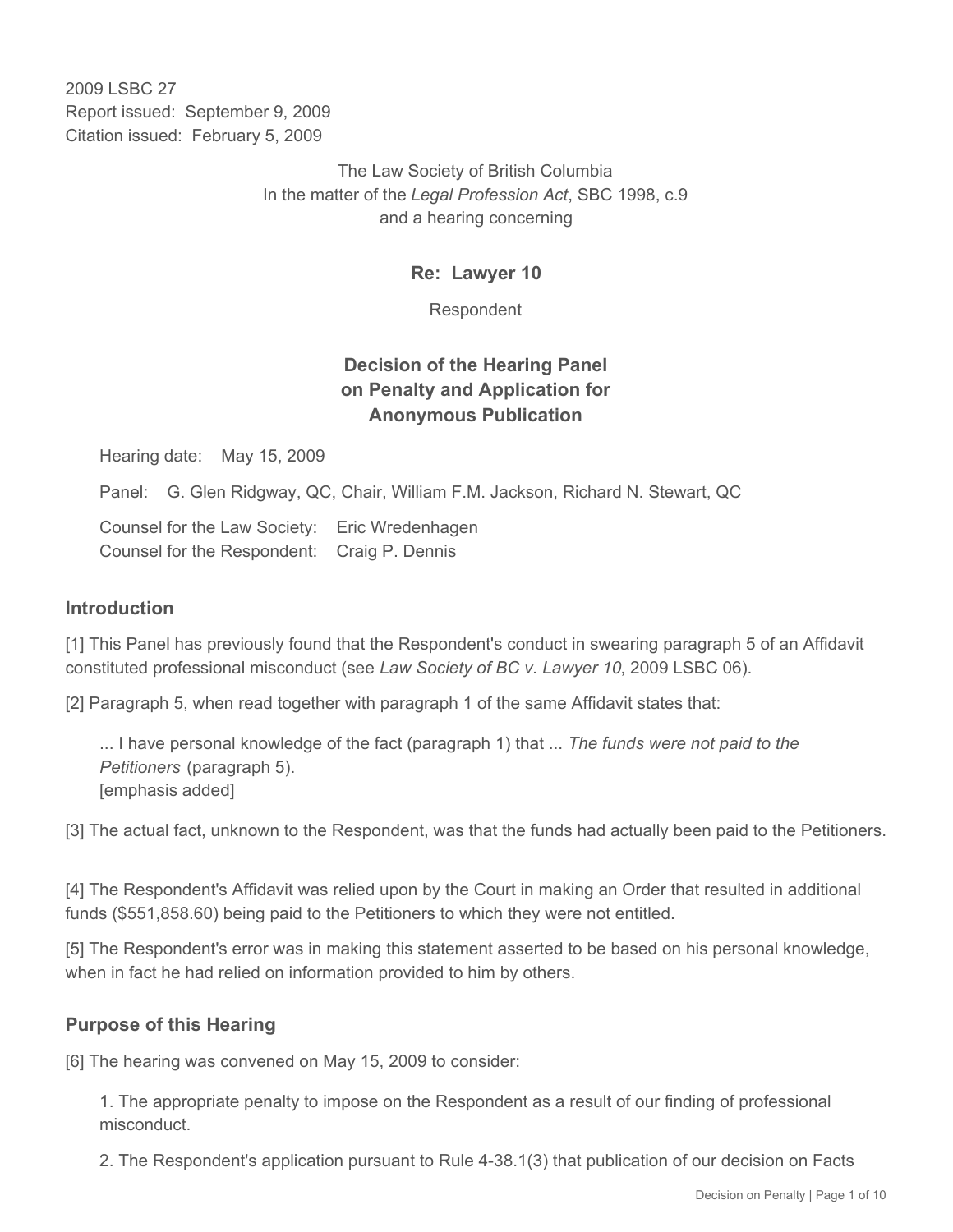and Verdict and Penalty not identify the Respondent.

# **The Penalty**

[7] The primary purpose of disciplinary proceedings is the fulfillment of the Law Society's mandate set out in section 3 of the *Legal Profession Act* to uphold and protect the public interest in the administration of justice. This purpose is recognized in the following oft-cited passage from MacKenzie, *Lawyers and Ethics: Professional Regulation and Discipline* at p. 26-1:

The purposes of law society discipline proceedings are not to punish offenders and exact retribution, but rather to protect the public, maintain high professional standards, and preserve public confidence in the legal profession.

In cases in which professional misconduct is either admitted or proven, the penalty should be determined by reference to these purposes.

[8] Section 38(5) of the *Act* sets out the range of penalties that a hearing panel may impose. This range includes:

(a) a reprimand;

(b) a fine in an amount not exceeding \$20,000;

(c) the imposition of conditions on the Respondent's practice;

(d) a suspension, either from the practice of law or from practice in one or more fields of law for a specified period of time or until compliance with a requirement under (f);

(e) disbarment; or

(f) one or more other requirements, including completion of a remedial program, examination to establish competency or fitness, or practising only as a partner, employee or associate of one or more other lawyers.

[9] The Law Society submits that this Panel should order that the Respondent pay a fine of \$2,500.

[10] The Respondent submits that the penalty should be a reprimand.

[11] The decision in *Law Society of BC v. Ogilvie,* [1999] LSBC 17, sets out a non-exhaustive list of factors which may be considered by a hearing panel in determining the appropriate penalty:

- (a) the nature and gravity of the conduct proven;
- (b) the age and experience of the respondent;
- (c) the previous character of the respondent, including details of prior discipline;
- (d) the impact upon the victim;
- (e) the advantage gained, or to be gained, by the respondent;
- (f) the number of times the offending conduct occurred;

(g) whether the respondent has acknowledged the misconduct and taken steps to disclose and redress the wrong and the presence or absence of other mitigating circumstances;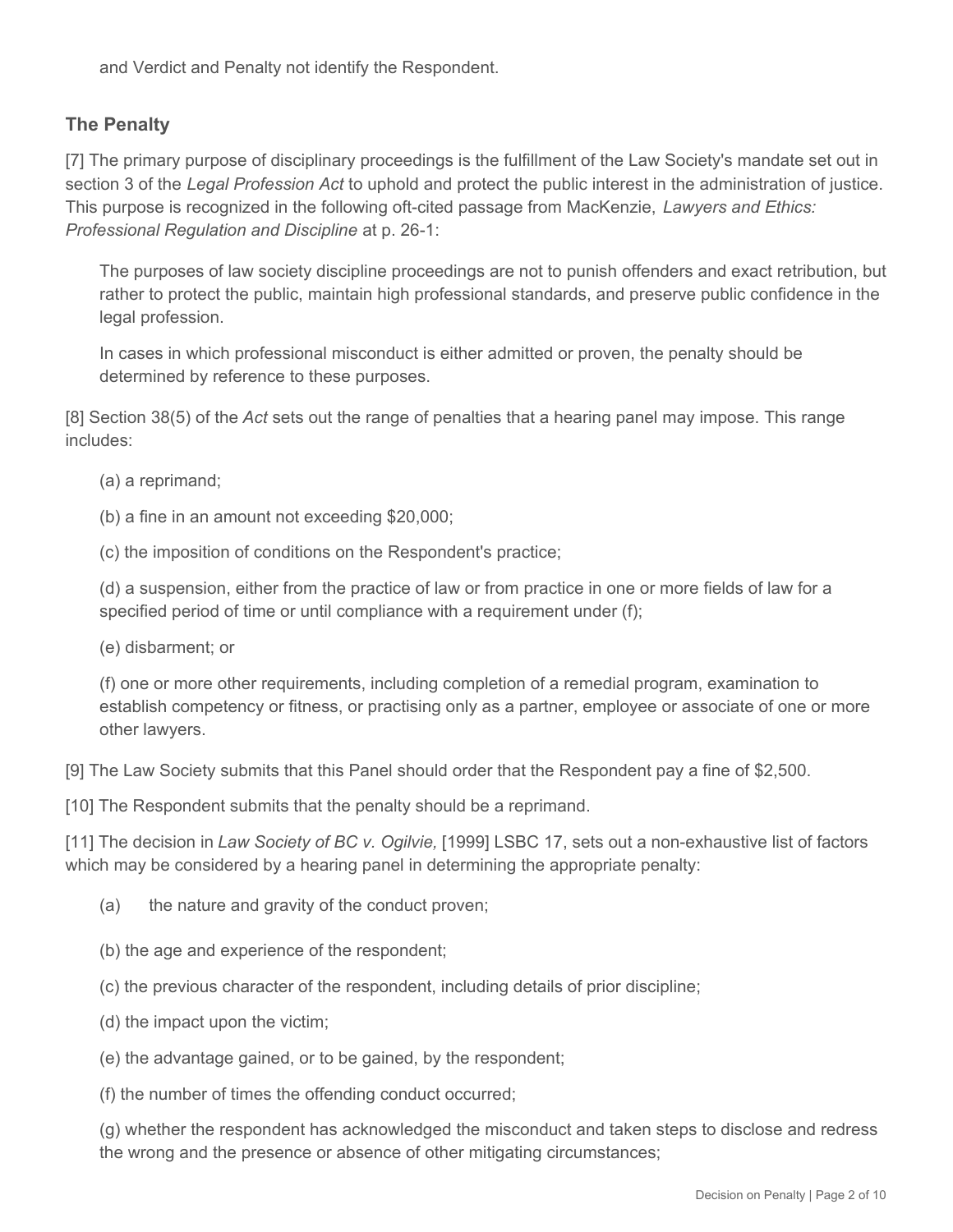(h) the possibility of remediating or rehabilitating the respondent;

(i) the impact upon the respondent of criminal or other sanctions or penalties;

(j) the impact of the proposed penalty on the respondent;

(k) the need for specific and general deterrence;

(l) the need to ensure the public's confidence in the integrity of the profession; and

(m) the range of penalties imposed in similar cases.

Nature and Gravity of the Conduct Proven

[12] The Respondent, however innocently, swore an affidavit that was presented to the Court that was not true.

[13] The Panel repeats paragraphs 49 and 50 of its decision on Facts and Verdict.

[49] The Panel repeats the words of the Hearing Panel in the *Law Society of BC* v. *Hart*, 2007 LSBC 50:

[9] It must be understood by all members of the profession that great care must be taken in preparing affidavit and making representations to the Court to ensure accuracy. ... The Courts and the public must have confidence that lawyers are scrupulously fulfilling their duties in this regard. ...

[50] This Panel adds that a lawyer is an officer of the Court and when that lawyer is the deponent to an Affidavit (a sworn statement) that will be relied on in Court, the lawyer must conform to the highest standard of care, accuracy and thoroughness in ensuring the accuracy of the sworn statements that the lawyer makes.

[14] The Panel does not agree with the Respondent's submission that the incident must be judged based on the " very low end of severity" .

The age and experience of the respondent

[15] The Respondent was called to the Bar of British Columbia in 1988 and has practised as a solicitor steadily since then; he has never practised as a litigator. At the time of the impugned conduct, he had practised law for approximately eight years such that he would have been regarded as an intermediate practitioner in his field. His relative experience at the time, coupled with his unblemished record over 21 years of practice, speak to the appropriateness of a penalty at the low end of the scale.

The Previous Conduct of the Respondent

[16] The Respondent has no previous Professional Conduct Record, and had practised without incident until the time of the event in question and since. These facts also speak to the appropriateness of a penalty at the low end of the scale.

The Advantage Gained by the Respondent

[17] There is no evidence that the Respondent obtained any advantage, monetary or otherwise, from the conduct. The fee he collected from the client was forfeited to the Lawyers Insurance Fund. This fact also speaks to the appropriateness of a penalty at the low end of the scale.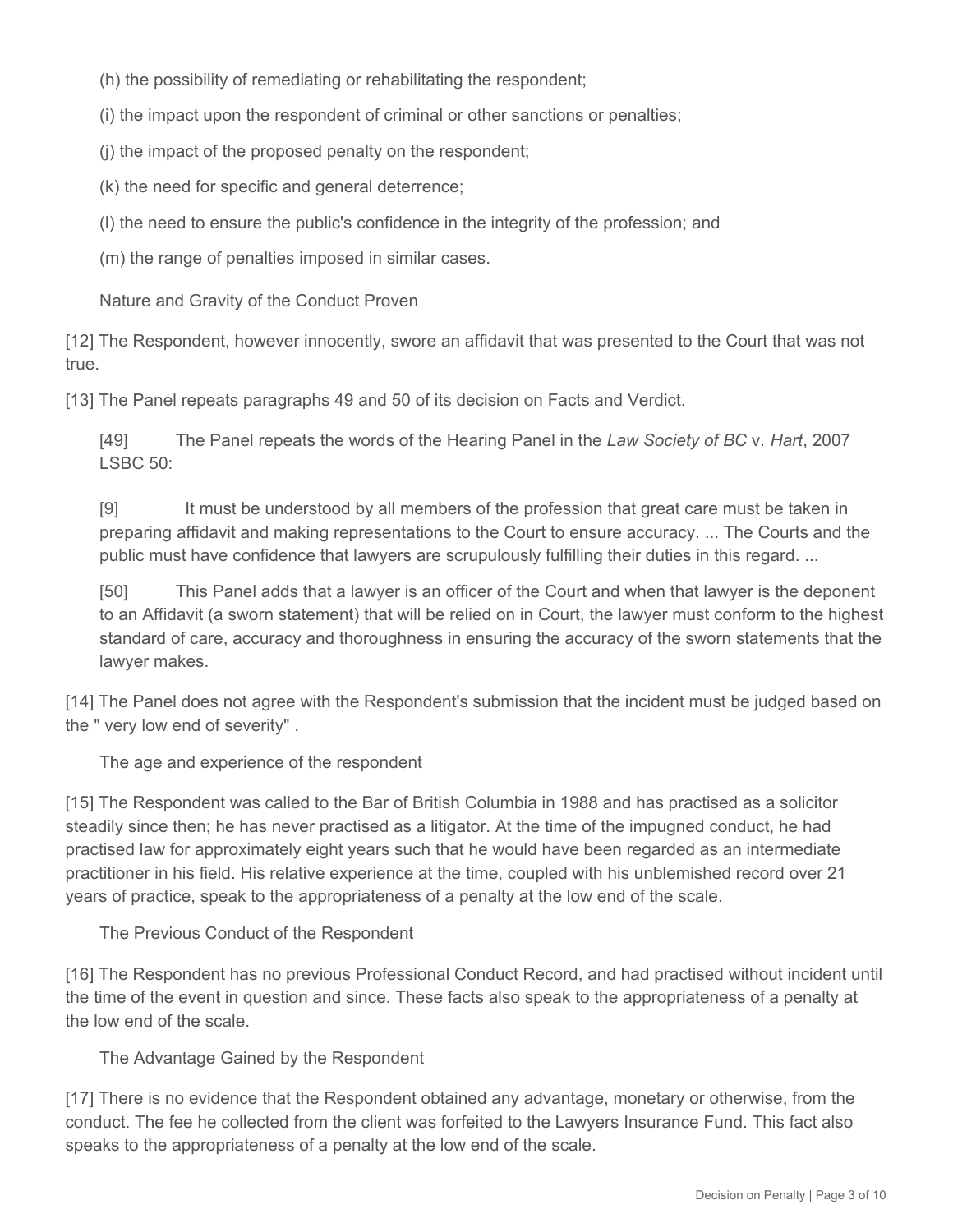The number of times the offending conduct occurred

[18] As noted, this was an isolated incident, and therefore the offending conduct occurred only once. Additionally, this is an isolated mark on his otherwise clean record of practice. This fact also speaks to the appropriateness of a penalty at the low end of the scale.

### Acknowledgement of the Conduct by the Respondent

[19] In his submissions to the Panel, the Respondent acknowledged without reservation that he had made a mistake and expressed genuine remorse for this mistake. The Panel found that his evidence was not self-serving and was given in an honest and forthright manner. In the decision on Facts and Verdict, the Panel was " impressed by the Respondent," and found his evidence was " not self-serving" and " in every respect, given in a candid, straightforward and honest manner." This fact also speaks to the appropriateness of a penalty at the low end of the scale.

The Possibility of Remediation or Rehabilitation of the Respondent

[20] The Respondent submits, and this Panel agrees, that there is no need for any remediation or rehabilitation in light of his acknowledgment of responsibility for his conduct and his clean record over the 13 years since the swearing of the affidavit. This fact also speaks to the appropriateness of a penalty at the low end of the scale.

The Impact of the Proposed Penalty

[21] The Panel is satisfied that the positive statements made by it in these reasons will significantly reduce the impact on the Respondent of our findings. We assume that the fine we order be imposed can be paid by the Respondent without difficulty.

The Need for Specific and General Deterrence

[22] It is acknowledged by the Law Society that there is no need for specific deterrence in this case. The Respondent has no prior or subsequent discipline history, and has been remorseful, forthcoming, and co-operative throughout this proceeding. The Panel found him " impress[ive]" and " candid, straightforward and honest" (Decision paras. 35-36). The risk of the Respondent's reoffending is very small, and it is not suggested that he poses any danger to the public whatsoever. This fact also speaks to the appropriateness of a penalty at the low end of the scale.

[23] Nonetheless, it is submitted by the Law Society, and this Panel agrees, that there is a need for general deterrence in this case, particularly as, on its face, the Respondent's professional misconduct might seem less egregious than some, and caused not only by a failure to perform due diligence but also by what might appear to be a somewhat understandable reliance on the information provided by a professional colleague. It is precisely the " understandable" quality to the Respondent's conduct that highlights the need for general deterrence. It is well understood that Courts place a high degree of reliance on oral representations made by counsel in the course of submissions. This reliance is even greater when a lawyer's statements to the Court are made in the form of sworn evidence. Lawyers must understand clearly that, if they give evidence in affidavit form, they are personally responsible for the content of that evidence.

The Range of Penalties in Similar Situations

[24] The Law Society acknowledges that this is the first case in which the Respondent's conduct resulted in a finding of professional misconduct arising from the filing of a misleading affidavit.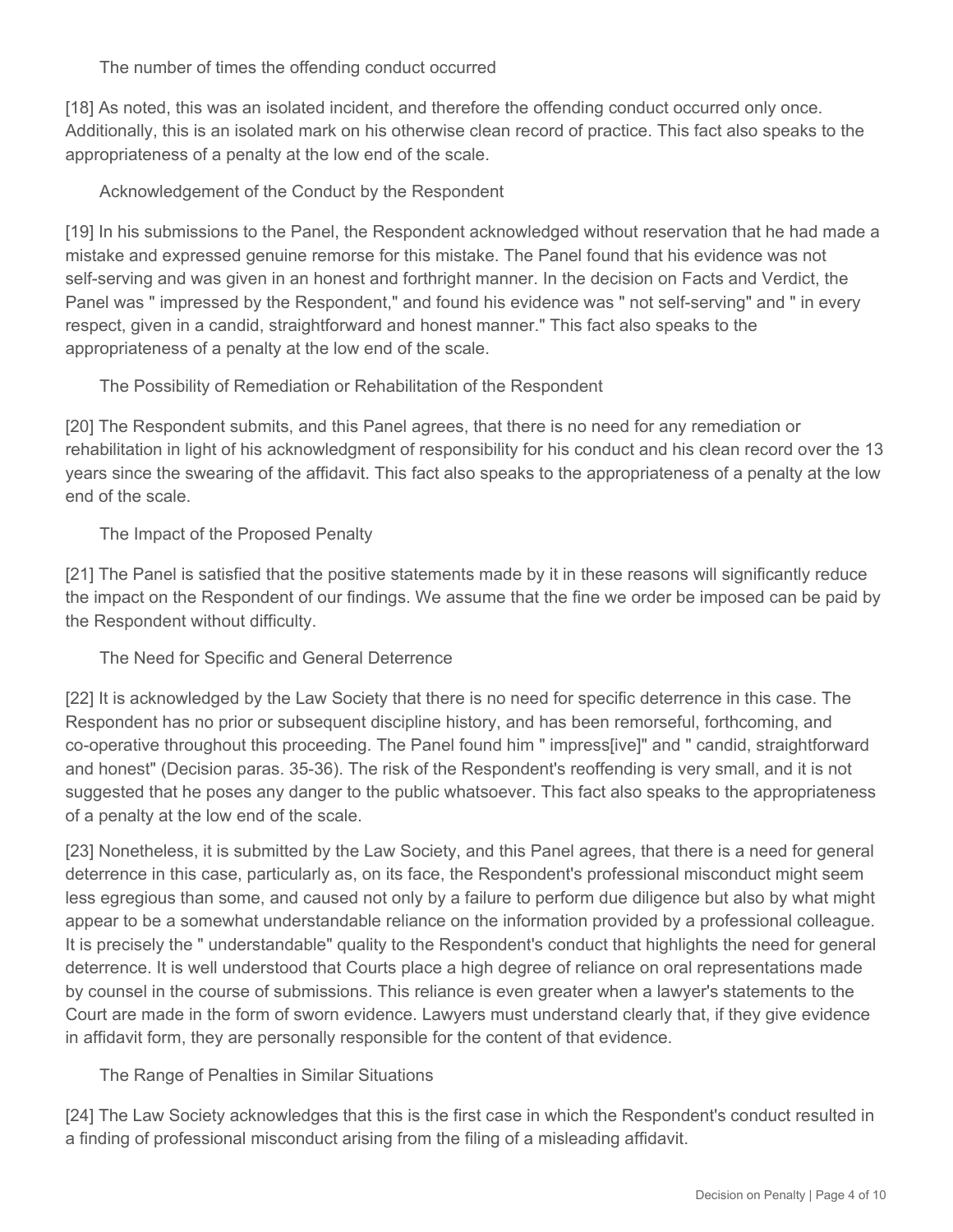[25] The Law Society referred us to a number of decisions where the conduct of the Respondent was based on misleading oral statements made to the Court. In our view there is no material difference between a misleading oral statement made by a lawyer to the Court (which is not under oath) and a misleading sworn statement filed with the Court. The Court must be able to have absolute confidence in the oral statements made to it by the officers of the court. It is reasonable to assume therefore that the Court accepting a statement to it by an officer of the court to be of the same effect as if it was sworn.

[26] We were referred to several cases, including:

i) In *Law Society of BC v. Hart*, 2007 LSBC 50, the Respondent allowed a client to swear a false affidavit and subsequently relied upon it in Court. The Respondent had three prior Conduct Reviews and two citations against him, but had no transgressions since 1999. The Panel required the Respondent to pay a fine of \$2,000 and the costs of the proceedings in the amount of \$1,500.

ii) The Respondent in *Law Society of BC v. Cranston,* 2006 LSBC 36, signed a Bill of Sale when the document had been completed and signed outside of his presence. The Respondent received a penalty of a fine of \$5,000 and was responsible for the costs in the action amounting to \$3,500.

iii) In the decision of *Law Society of BC v. Bhatti,* [2000] L.S.D.D. No. 31, where the lawyer affixed his signature as witness when in fact he had not witnessed the proper party sign, the Panel ordered the Respondent to pay a fine of \$5,000 and the costs of the hearing.

The least of the penalties imposed in these cases is that of Mr. Hart. The Respondent submits that, because his conduct was much less severe, and because his record of practice is unblemished, the penalty imposed should be less than the fine imposed on Mr. Hart, and should be limited to a reprimand by the Hearing Panel.

# **Conclusion**

[27] We agree with Law Society counsel that the proposed fine of \$2,500 is at the low end of the possible range of fines, given the jurisdiction under the *Act* to order a fine of up to \$20,000. The Law Society's submission is that the level of fine can be relatively low in this case because of the significant mitigating factors in the Respondent's favour. Nonetheless, it is submitted that a fine, and not the lesser penalty of a reprimand, is appropriate given the serious nature of the misconduct, its harmful effect, and the need for general deterrence.

[28] The Panel finds that, notwithstanding the strong mitigating factors that are present in this case, a fine rather than a reprimand is required.

[29] The Panel says that a fine at the low end of the range, namely \$1,500, is the appropriate penalty for the Respondent, and we so order.

[30] The Panel orders the fine to be paid within 30 days of the delivery of these reasons.

# **Anonymous Publication**

[31] The rule governing anonymous publication is Rule 4-38.1 of the Law Society Rules*,* which provides, in relevant part, as follows:

(1) Except as allowed under this Rule, a publication under Rule 4-38 *must* identify the respondent.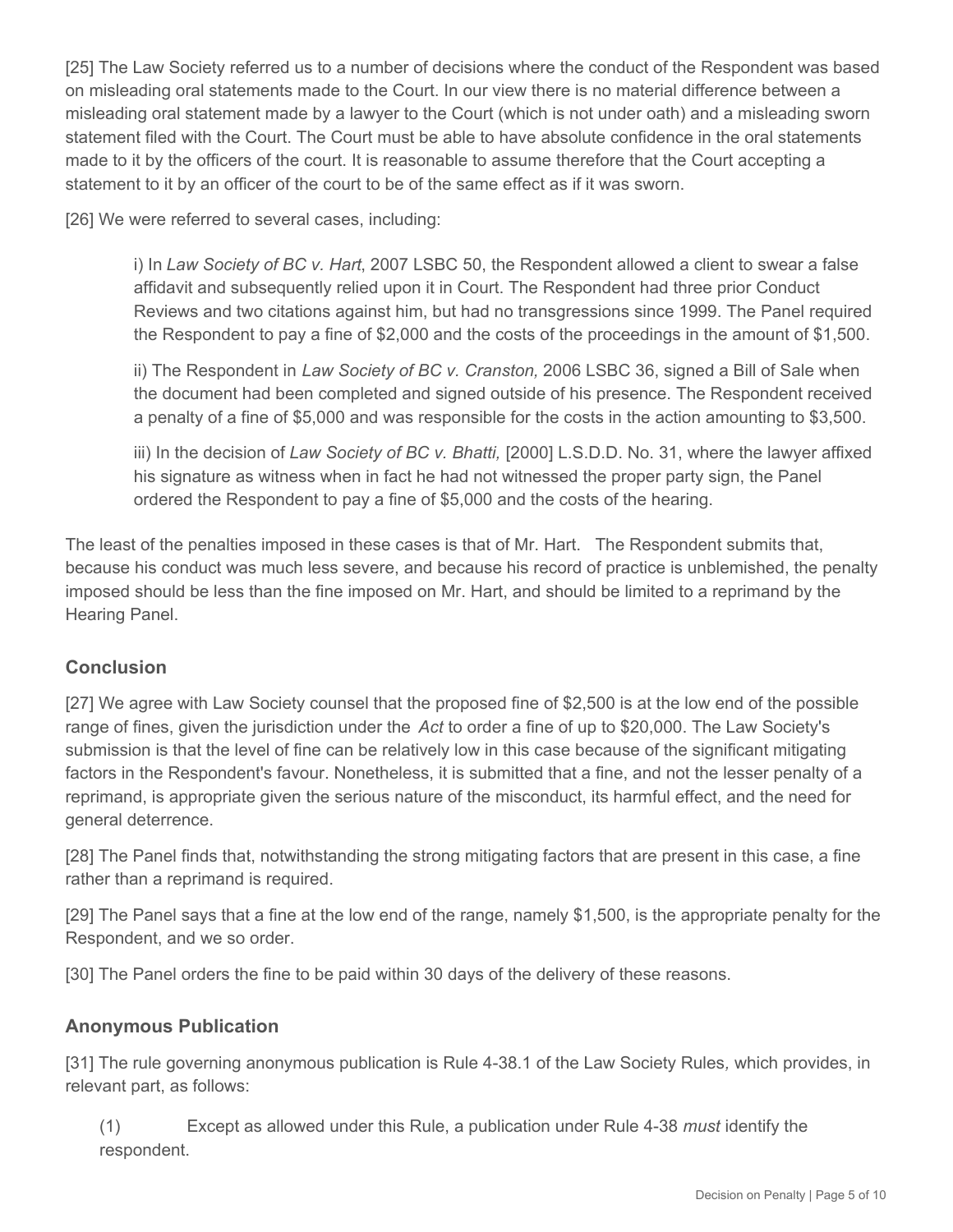- (3) The panel may order that publication not identify the respondent *if*
	- (a) the panel has imposed a penalty that does not include a suspension or disbarment, and
	- (b) publication *will cause* grievous harm to the respondent or another identifiable individual that outweighs the interest of the public and the Society in full publication.
- If a panel orders that a respondent's identity not be disclosed under subrule (3), the panel must state in writing the specific reasons for that decision. 1. $(6)$

#### [emphasis added]

[32] Rule 4-38 creates a presumption of publication. It provides (in part) as follows:

(1) Subject to Rule 4-38.1, the Executive Director *must* publish and circulate to the profession a summary of the circumstances and of any decision, reasons and action taken

- (a) at the conclusion of the facts and verdict portion of a hearing on a citation,
- (a.1) at the conclusion of the penalty portion of a hearing on a citation, ...

#### [emphasis added]

[33] The language of both rules is mandatory (" *must* publish" and *must* identify" ) and recognizes " the interest of the public and the Society in full publication" (Rule 4-38.1(3)(b)).

[34] The Respondent may make application for anonymous publication and, in order to be successful, must satisfy the Panel that he or she meets the test set out in Rule 4-38.1(3). This onus is on the Respondent, and if the Panel finds that the Respondent has met that onus, it " must state in writing the *specific* reasons for that decision" (Rule 4-38.1(6), *emphasis added*).

[35] The first part of the test involves a determination of the nature of the penalty. If the penalty imposed includes a suspension or disbarment, anonymous publication is not available: Rule 4-38.1(3)(a).

[36] In this case, the Panel has ordered a fine. The Respondent is therefore entitled to attempt to satisfy his onus in Rule 4-38.1(3), namely that " publication *will cause* grievous harm to the respondent or another identifiable individual that outweighs the interest of the public and the Society in full publication" (*emphasis added*).

[37] There are three key elements to the second part of the anonymous publication test set out in Rule 4-38.1(3)(b):

(a) first, the test uses the verb " will cause" ; it does not say " may" cause. We find that there must be clear evidence of harm that will flow from publication, and not mere speculation or conjecture;

(b) second, the harm must be " grievous" ; and

(c) third, even if the harm is " grievous" , it must still be weighed against " the interest of the public and the Society in full publication" .

#### **Previous Decisions**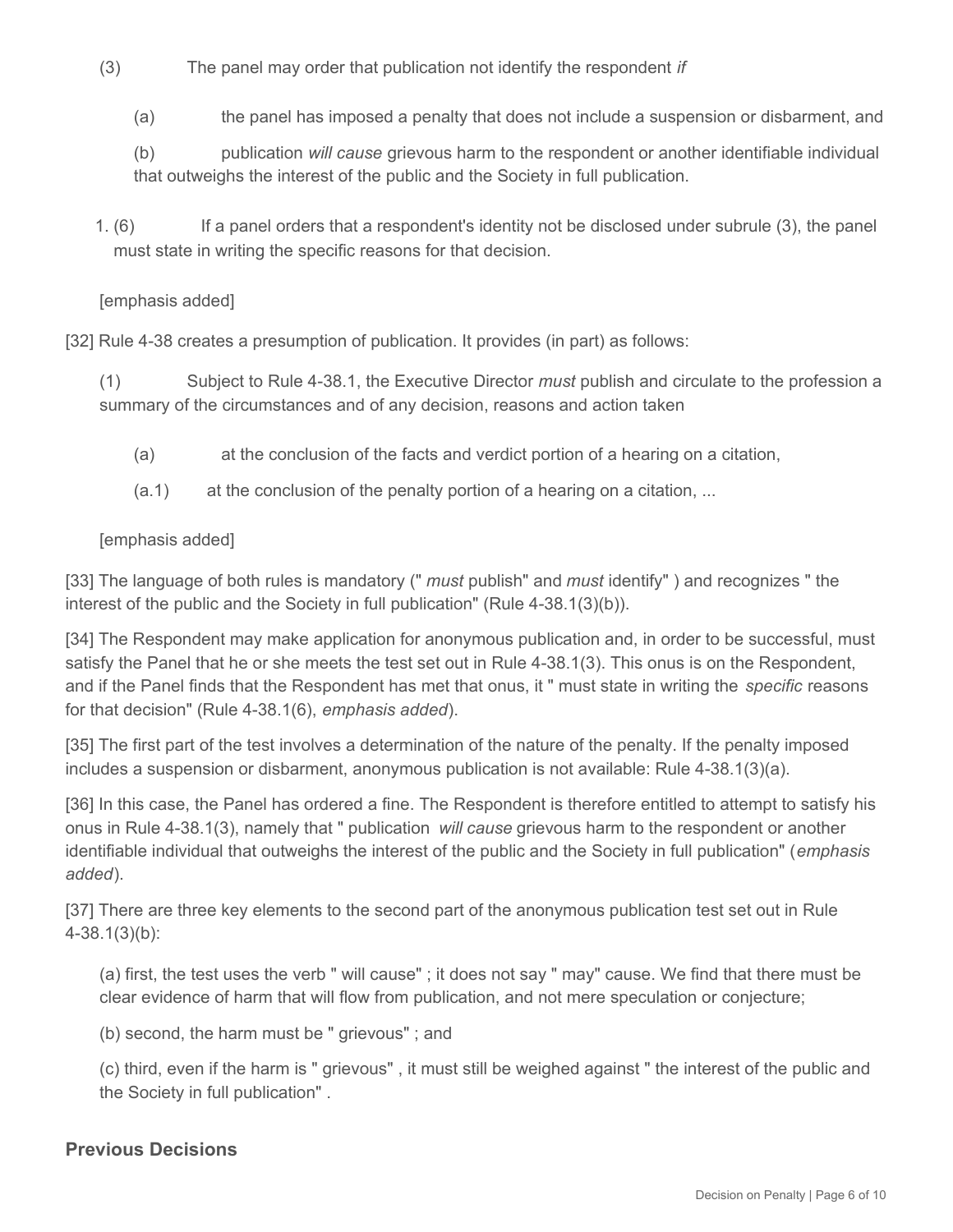[38] In the decision of the Benchers on Review in *Re: Lawyer 7*, 2008 LSBC 33, the test was applied as follows:

[45] Both sides accepted before the Panel and at the hearing of this Review that the proper analysis of an application under Rule 4-38.1(3) is sequential, as set out in *Doyle*, (*supra*) at para. [25]:

(a) Firstly, the member must not be subject to a suspension or disbarment. In other words, by necessary implication, the impugned behaviour must not be so serious as to have attracted penalties from the draconian end of the spectrum.

(b) Secondly, the Panel must analyze what harm the member says he or another identifiable individual may suffer if his name were to be published. The harm must be so severe as to be characterized as grievous harm.

(c) If the harm is found not to be grievous, that ends the matter.

(d) If the harm in publishing the name is found to be grievous, only then does the Panel move on to weigh that grievous harm in publishing the name against the public interest and the Law Society's interest. Only if the grievous harm outweighs those two interests should the Panel exercise its discretion to grant an order directing that the member's name not be disclosed.

# **Likelihood of Grievous Harm**

[39] Re: *Lawyer 7* adopted the definition of " grievous harm" employed by the hearing panel in *Re: Lawyer*  5, 2005 LSBC 11:

[13] *Defining of Grievous Harm* - Dictionary definitions merely restate the obvious by using such words as " serious" or " severe" . Certainly the nature of the harm must be much more than a one time snub or exaggerated civility from a colleague or from persons in the Respondent's general community of friends. Grievous harm, given the lack of limiting words in the Rule, must mean any one, some or all of the following:

- deliberate withdrawal of professional courtesy
- loss of clients
- judicial mistrust
- colleague mistrust
- loss of personal friends
- the Respondent's associates or family being the subject of adverse remarks
- medical effects psychological or psychiatric or both
- loss of self worth and confidence
- loss of reputation

[14] Grievous harm need not be limited to these previous examples of harm. There may well be situations where publication may only cause one or two of the preceding or something not mentioned.

[40] The Review Panel in *Law Society of BC v.* Doyle, 2005 LSBC 24 made the following comments on " grievous harm" :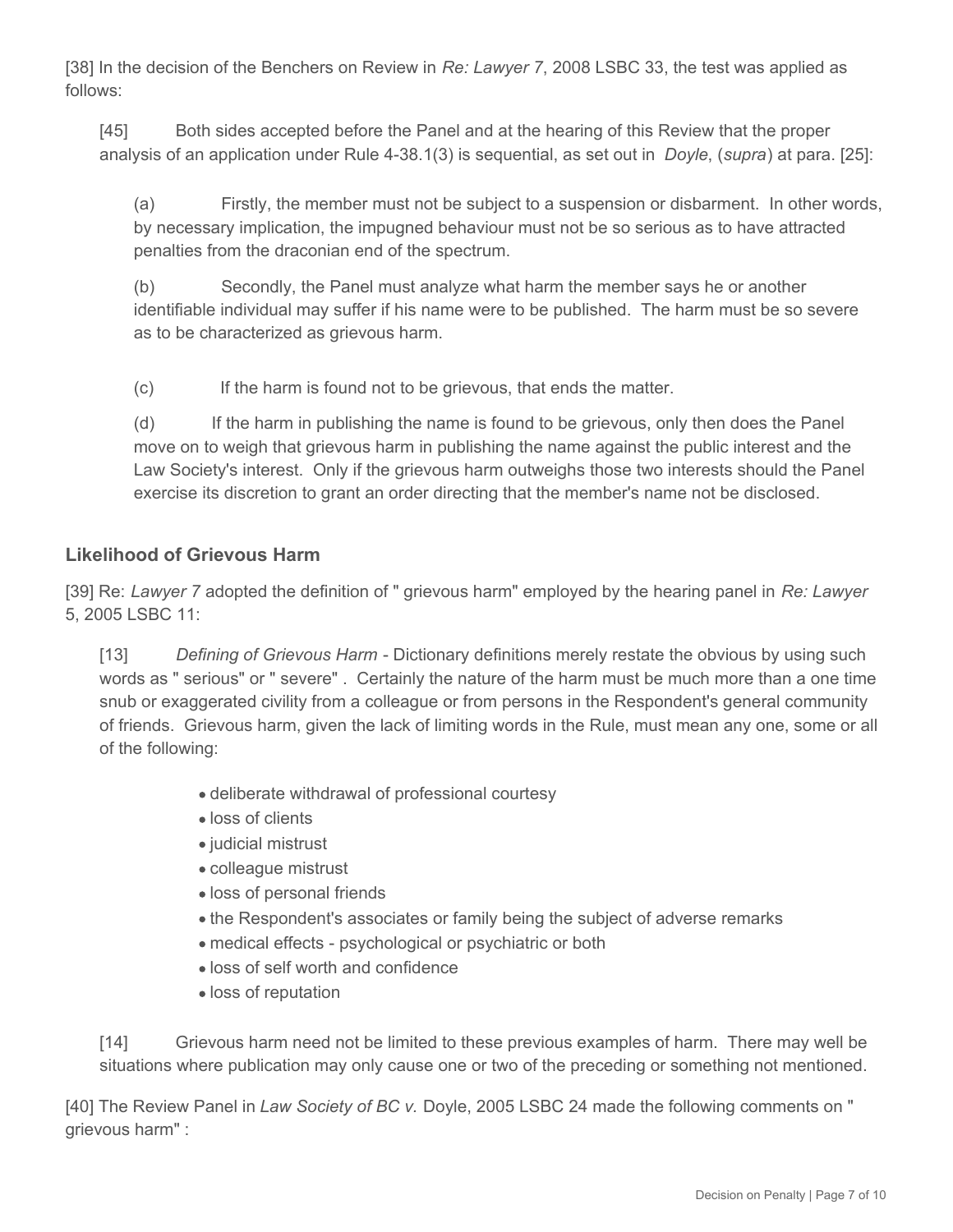[26] What is grievous harm and when can it occur? This Review Panel finds that grievous harm can only occur in rare and exceptional circumstances, taking it out of the ordinary, or beyond what one would reasonably expect in the circumstances. The focus is on the member's personal circumstances. In order to be grievous, the harm must be exceptional, unusual, onerous, and injurious to a member, and cause a member to experience catastrophic loss both personally and professionally. The harm must involve significantly more than damage to the member's reputation or embarrassment that would normally be expected to flow from being found guilty of professional wrongdoing.

[41] The Review Panel in *Doyle* found that the addition of the word " grievous" to the anonymous publication rule in 2003 was intended to convey that the harm, to be grievous, must be " significantly more serious" than the previous test of special or undue prejudice to the member:

[27] The jurisprudence regarding identification of a member's name in discipline matters prior to the enactment of the present Rule in 2003, required that the effect on the member of identification must cause that member special or undue prejudice (see *Bell* No. 02/11, Oct. 2002). This Review Panel finds that the introduction of the word " grievous" in the 2003 amendment to the Rule was designed to convey that the harm that flows from identification must be significantly more serious in order to outweigh the obligations of the Law Society to be open and transparent.

[42] In *Re: Lawyer 5*, the Review Panel agreed that the addition of the word " grievous" to Rule 4-38.1(3) had " raised the bar" :

[55] It is clear that Rule 4-38.1(3) has substantially raised the bar in situations where a member is seeking an order for anonymous publication of his or her name.

[43] A certain amount of harm, in the sense of embarrassment and damage to one's reputation, is an inevitable consequence of being subject to the discipline process. By themselves, such consequences do not rise to the level of " grievous harm" . In *Re: Lawyer 7* made the same finding:

[25] Since the focus is on the individual it must be determined whether the harm is *exceptional, unusual, onerous and injurious* to a member, and would cause the member to experience catastrophic loss *both personally and professionally*. The harm must involve significantly more than damage to the member's reputation or embarrassment that normally would be expected to flow from being found guilty of professional wrongdoing. ...

[Italics in original, underlining added]

[44] Although anonymous publication was ordered in both *Re: Lawyer 5* and *Re: Lawyer 7*, and upheld on Review in both cases (although by the narrow margin of 5-4 in the latter), both cases were unusual in that the lawyer's practice comprised almost entirely work received from one significant or principal client, and that there was a significant likelihood of loss of that work ? and therefore the lawyer's entire livelihood ? if the lawyer's name were published. This factor is not present to the same degree in this case.

[45] In this case, the Respondent's evidence of harm is set out in two letters submitted in support of his application for anonymous publication (the " Letters" ). This Panel finds that the Letters do not prove, and therefore the Respondent has not satisfied his onus to prove, that there is substantial likelihood of grievous harm to the Respondent.

[46] As paragraph [77] from *Re: Lawyer 7* points out, even if the lawyer's name is published, the lawyer's professional colleagues, clients and members of the general public " must be assumed to examine those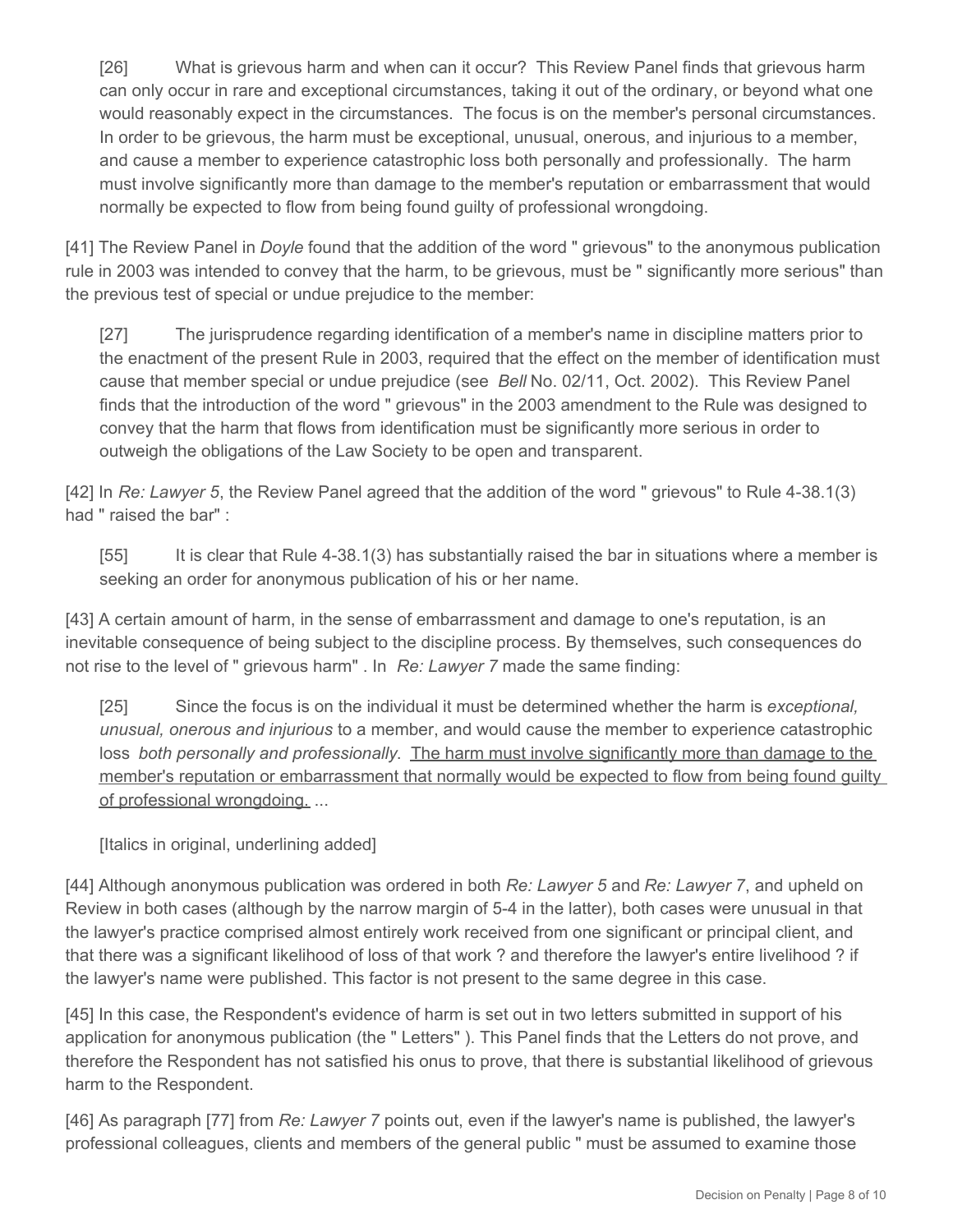decisions carefully and fairly" and " must be trusted to understand the full story and to form their opinion of the lawyer reasonably on the basis of the full story."

[47] We are completely satisfied that our reasons provide the full story and that any reasonable member of the public including existing or prospective clients of the Respondent will realize that the conduct that gave rise to the finding of professional misconduct arose out of a single, isolated incident many years ago, when the Respondent made a serious error of judgment in relying on the information supplied by others, but that he is otherwise a reputable and respected member of the legal community. The finding should not cast doubt on his integrity or competence. Finally, he should suffer no more negative consequences arising from the finding of professional misconduct than has already occurred.

[48] The Respondent submits that the reasons on Fact and Verdict and these reasons cannot, by virtue of solicitor-client privilege, publish the information provided by the Respondent's client to him. The Respondent says that the absence of this information prevents the " full story" from being told. It is the practice, followed in this case, that the names of clients are not published in order to protect their privacy and confidentiality. In that way, we have ensured that the " full story" is told.

# **Public Interest**

[49] However, even if this Panel finds that the publication of the decision would cause the Respondent grievous harm, it must nonetheless weigh that harm against the Law Society's and the public's interest in full publication.

[50] In *Doyle*, the Benchers on Review made the following general comment:

[16] In recent years, in discipline matters the Benchers have determined that one of the means by which the public can be protected is to strive for optimal openness and transparency. The process of the Law Society has, therefore, been overhauled in order to move from a format of opacity to the general rule that the discipline process should be open and transparent and the results flowing from the discipline process should be published.

[51] In the result, the Review Panel in *Doyle* upheld the hearing panel's decision to order full publication, finding as follows:

[41] This Review Panel agrees with the Panel below that the clear intention of Rule 4-38 and 4-38.1 is that the public should know who did what and that only in exceptional circumstances where full public disclosure will cause grievous harm to the member or another identifiable individual will that right be abrogated.

[42] A fair, large and liberal construction of Section 3 of the *Legal Profession Act* and Rule 4-38 and 4-38.1 [sic] instructs the Benchers that it is not individual lawyers' interests or lawyers' interests as a group that ought to serve as the focus of any inquiry regarding non-identification. It is a question of how lawyers fit in to the larger public society. The discipline activities of the Law Society of British Columbia and the results of its hearings, where adverse to members, are of large interest and instruction and even occasional notoriety. Nonetheless justice must be done and equally importantly, must be seen to be done. This can best occur only with publication of disciplined lawyers' names.

[52] The minority decision in *Re: Lawyer 7* expresses, in the submission of the Law Society, the correct principles to consider in weighing the question of an applicant's understandable desire for anonymity against the interest of the public and the Law Society in full publication of a discipline decision: